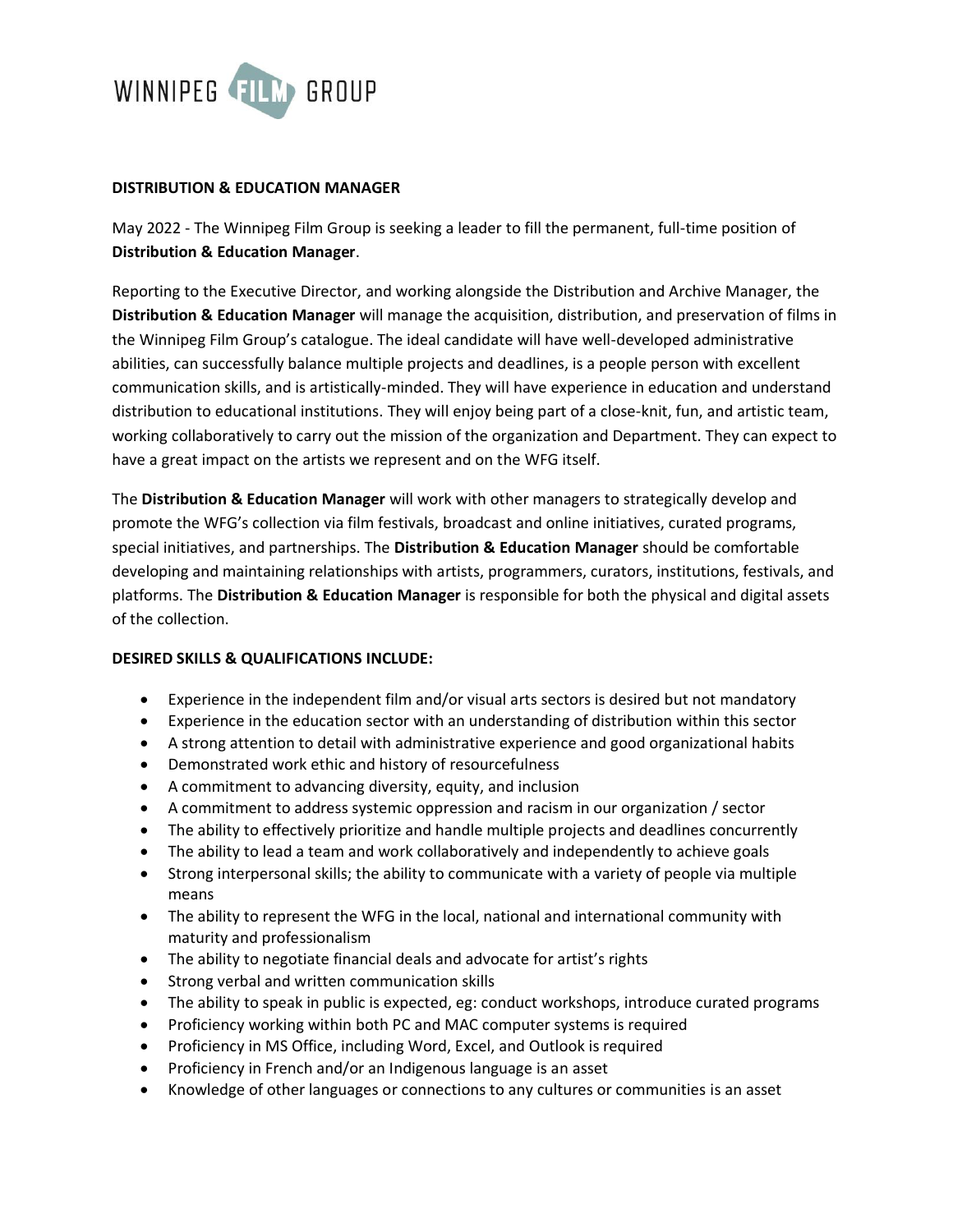- Knowledge of design / editing software such as InDesign, Photoshop, or Final Cut Pro is an asset
- Knowledge and competency in the technologies used in media arts is an asset
- Experience with film and video archives or preservation is an asset

## **PRIMARY RESPONSIBILITIES INCLUDE:**

- Managing the day-to-day and strategic high-level activities of the Distribution Department
- Seeking out new catalogue acquisitions locally and from across Canada, keeping diversity and equity at the forefront while selecting works that fit within our established and evolving oeuvre
- Managing submissions and communications with clients from various screening venues including the subsequent delivery of screenings copies and all film info to clients
- Engaging in ongoing communications with filmmakers and artists
- Managing the activities of the Distribution Assistant, ensuring they are achieving their goals
- Negotiating fees with clients, working to achieve maximum revenue for the artists we represent
- Ensuring all artist fees are paid to filmmakers
- Managing the semi-annual MFM Marketing Fund
- Engaging in research to enhance and evolve the operations of the Distribution Department
- Ensuring Distribution's media vault and digital archive are catalogued and maintained
- Updating our internal film database, website, social media, VUCAVU, online catalogue
- Contributing to grants, reports, and budgets as required
- Working collaboratively with the Deputy Director and other staff on special projects
- Attending film festivals and conferences, as they relate to the mandate of the Department
- Evaluating gaps in Distribution Department and working to fix them
- Initiating and leading special projects and endeavors for the organization

**HOURS AND COMPENSATION -** The **Distribution and Education Manager** will work 35 hours per week. The core job is Monday to Friday, however occasional evening and weekend work will be required.

The Starting Salary is \$36,400 with raises expected in the first year.

The WFG provides a Comprehensive Benefits Package that includes sick time, 3 weeks' vacation to start, extra time off at Christmas, access to group benefits package (after 3 months), and access to a matching RRSP plan (after one year). Travel and Professional Development opportunities will be available.

**APPLY** - The WFG is working to acknowledge and address the harms we have caused and are committed to the ongoing work of building anti-oppressive and inclusive practices. We encourage individuals from equity-seeking groups to apply and to identify this in their cover letter.

## **Deadline to Apply: May 16 at midnight CDT**

Please email a single document with your cover letter & resume to: [director@winnipegfilmgroup.com](mailto:director@winnipegfilmgroup.com) with the job title as the subject.

**START DATE** - As soon as possible. Most WFG staff are still working remotely although some on-site work will be expected from the Distribution & Education Manager, following distancing rules as required.